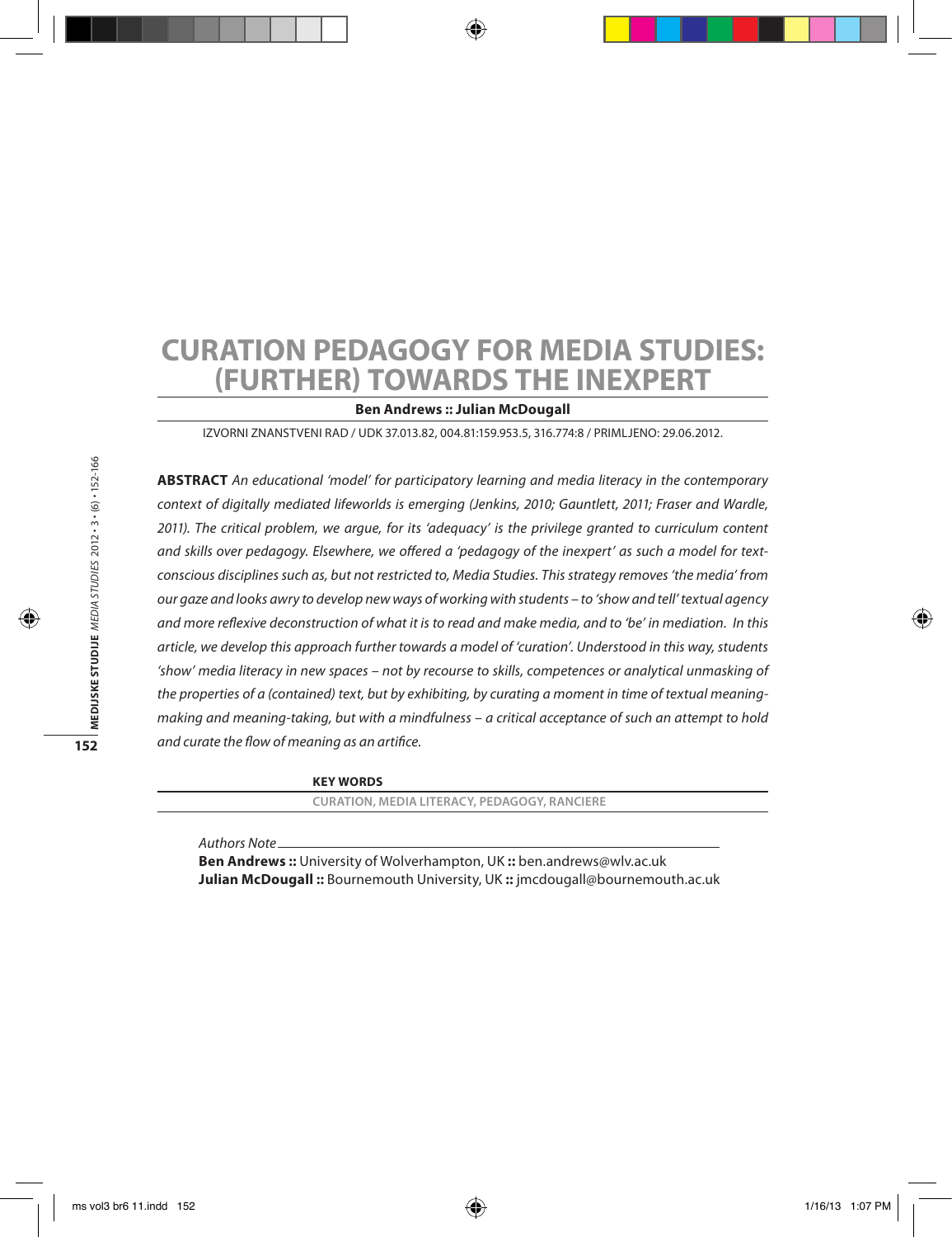## **A PEDAGOGY OF CURATION**

New digital media have not *in themselves* caused a temporal shift. Rather, they have allowed educators to more clearly understand a problem (of restricting textual agency in the classroom to producer / audience and teacher / student) and work towards a solution – a more reflexive engagement with mediation in 'flow'. We arrive, then, at a 'knowing compromise' for dealing with media as fluid and flowing in the age of 'realised' participation. This constitutes our 'adequate model'. John Potter has offered a theory of curation as an active literacy practice, providing "alignment between theories of media production, learner agency, voice and identity in a new formation around the concepts of curatorship, representation and exhibition" (2012: 11). Here we propose a pedagogy of curation for Media Studies.

This article offers an application of this curation pedagogy to three events – *L.A Noire*, *A Separation* and the *Occupy movement*. In conceptualizing the 'teaching' of these events and their fluid 'reception' in a field of media learning defined by engagement and participation, we will explore, for Media Studies today, the productive intersection between the curatorial and the educational with attention to its potential for a more embodied media literacy.

## **MEDIA STUDIES (1.5)**

The degree to which 'Web 2.0' has enabled 'Media 2.0' and quite how liberating this might be have been the subject of much debate in our field as these three statements, all in response to Will Merrin's initial (online) intervention and the subsequent exchange of views, serve to illustrate:

*I would agree that it is necessary to keep pace with our students' media experiences and their changing orientations towards media. Nevertheless, we also need to beware of assuming that those experiences are all the same (the 'digital generation' argument) and keeping up with our students does not mean we should automatically import the latest technological gimmicks into the classroom, let alone start pimping up our Facebook profiles in some hopeless desire to be 'down with the kids'.* (Buckingham, 2010: 26)

Technological determinism' is a charge which is often levelled at people who are merely seeking to discuss ways in which technology *could* be used. It's laughable, sometimes – and quite intolerable – how an argument which merely dares to suggest a positive rather than negative application of social media is instantly branded as 'technological determinism'. You could say it's part of an academic sickness, that to be seen as 'cool' and 'critical' you can only subscribe to the most negative diagnoses of everything (Gauntlett, in McDougall, 2011:115).

As academics, we are bad at accepting partial victories, but at the moment, participatory culture is a partial victory in so far as a significant number of people (although we don't agree on how to count them) have made a transition in their communicative power over the last decade through hard won battles to broaden participation (Jenkins, in Berger and McDougall, 2011: 25).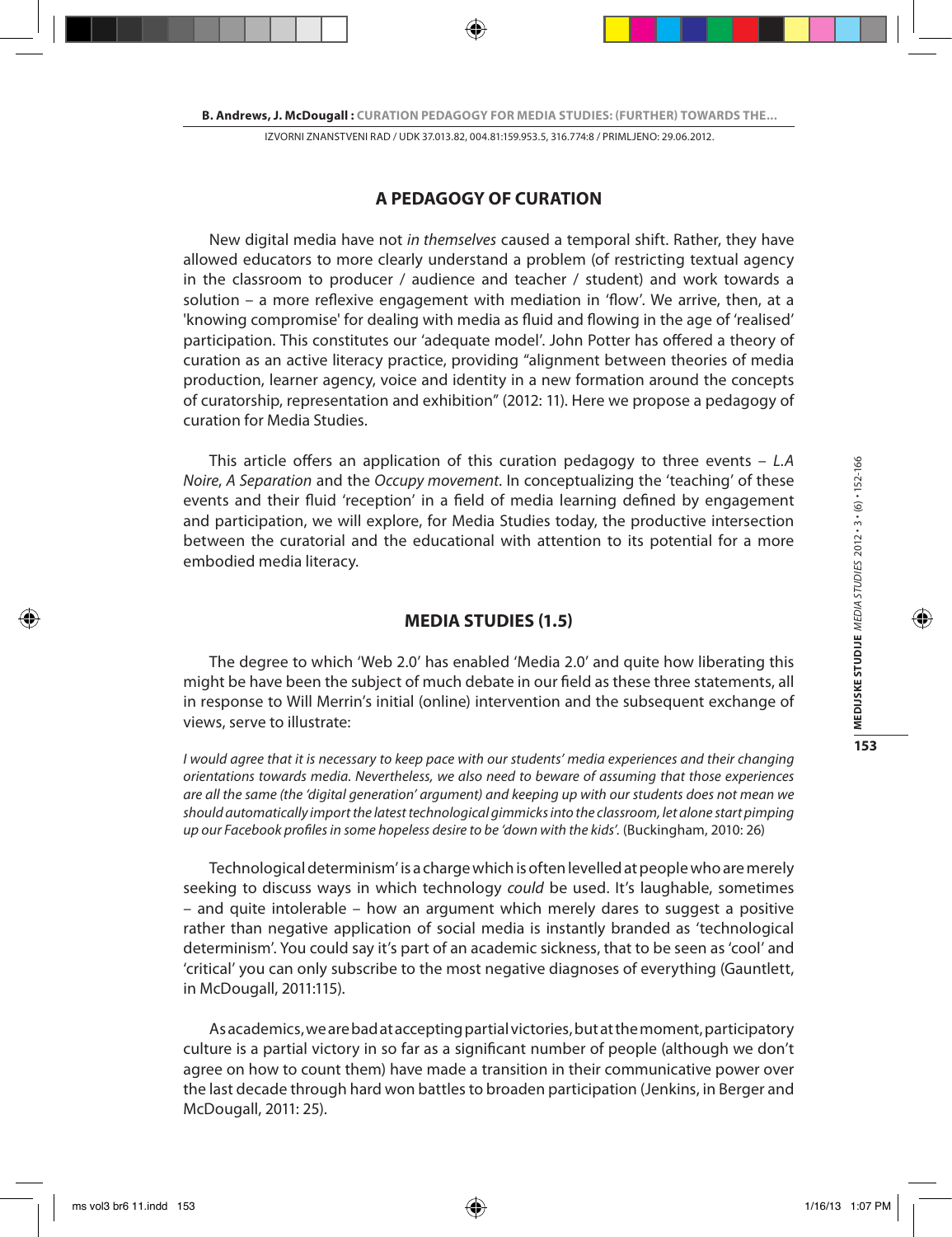Henry Jenkins' 'transmedia education' (2010) offers a framework which is increasingly reflected in media education practice – at least in higher education – with students working across media forms to produce – and analyse – work which Jenkins defines as 'spreadable', 'immersive', 'mapped' and 'performative' (among other descriptors). We see the move to 'transmedia' as a helpful shift away from 'the media' – a starting point for a more radical return to textual fields as being about just 'life', without subject / object distinctions.

David Buckingham (2010) is more pessimistic about the capabilities of media education to realise the ambitions of 'critical media literacy'. Three 'wrong turns' are identified in his critique. Firstly, the shift to 'digital literacy' in the policy rhetoric and educational discourse dilutes criticality in the privileging of a competence model. Secondly, the 'Media Studies 2.0' intervention (Merrin, 2008 and Gauntlett, 2011) is derided as patronising and naïve 'techno-euphoria'. Thirdly, a renewed interest of media educators in a 'multimodal media literacy lens' (Instrell, 2011) is viewed as an unhelpful over-extension of linguistics into social theory. These three moves, Buckingham argues combine to undermine the potential of media literacy to develop critical thinking. In this dystopian narrative, technology, 'modes' and 'brave new world' claims for democracy are uncritically heralded and our educational response to them little more than a set of ill-defined new 'skills'. We argue, though, that the positions taken by Buckingham (and Laughey, 2011) with his call for a 'Back to Basics' return to Media Studies 1.0) on the one hand and David Gauntlett and Will Merrin on the other have been unhelpfully polarised in the debate – and it's 'retelling' and that another 'in between' space (or even a 'third way') is available to us if we bear witness to it (Berger and McDougall, 2012).

### **LIFE**

Media Studies starts from the observation that media now permeate almost every moment of our existence. There is almost nothing that we do that escapes mediation. (Press and Williams, 2010: 194). Media Studies can only be framed by this precept, the study of everyday life. In which case the 'fault lines' between the subject and Cultural Studies are difficult to mark out. Teaching Media Studies after the media means looking awry from 'The Media' as a 'Big Other' which is separate to people and life and thus objectifiable, exclusive, alienating – just as the schooled construction of 'Literature' is discursively configured as different to everyday literacy practices. If everyday life is mediated and textual, then our subject is the study of (Textualised) Lives. We do not posit that broadband internet and social media have brought about any kind of paradigm shift or temporal 'rupture'. Rather, we argue that digital online media simply allows us to see more clearly (Kendall and McDougall, 2012) the mediation of everyday life and the complexity of being media literate in the world with others, to the extent that we are forced to ask more searching questions about the 'adequacy' of our pedagogy – new digital media are, then, a catalyst for a more reflexive media pedagogy. In its most simple terms, our 'pedagogy of the inexpert' is a handing over of power, of mastery, towards a more negotiated pedagogy where students and teachers exchange and negotiate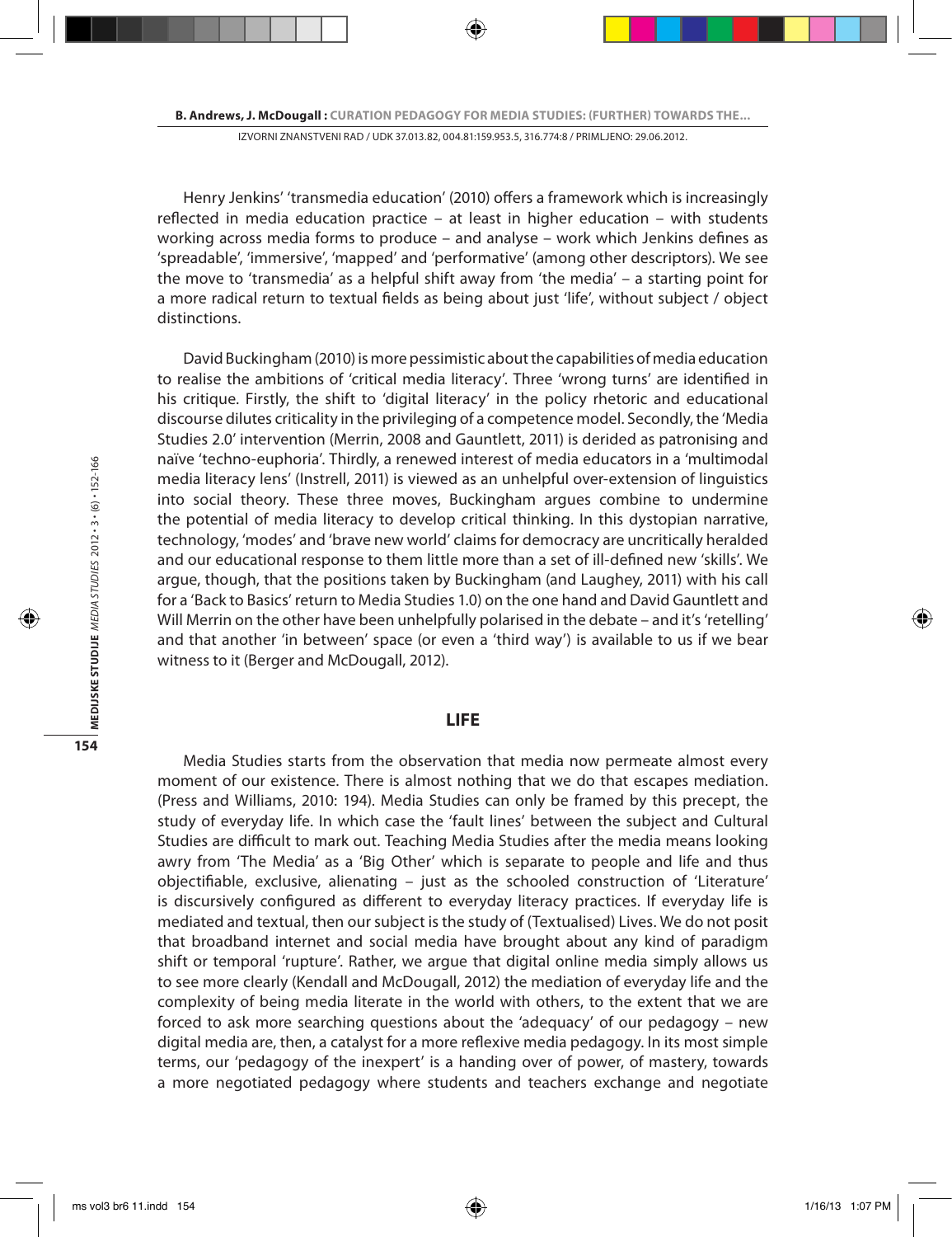degrees of cultural capital – gamer student – experts working with teachers to theorise their gaming cultures, both surrendering some power in the construction of new kinds of 'knowledge' about game events and transmedia participations. This new model will embed the process of meaning making – as opposed to 'the media' (or its various forms of 'content') as central to critical media literacy. Our objective is to locate our practice 'in between' Buckingham's rejection of the 'Media 2.0' thesis and the apolitical discourse of its more 'emancipatory' claims, mindful that "the internet's influence is filtered through the structures and processes of society" (Curran, Freedman and Fenton, 2012: 179).

The difference in our model is clear and simple – we are concerned not merely with the content of the media curriculum or the status of our students as more or less 'native' in digital culture but rather with pedagogy, oddly neglected in the debate hitherto. Accepting that 'mediation' is a big part of social life, but sceptical about any radical potential in teaching 'The Media' as a 'Big Other' (Zizek, 1999) – akin to 'Literature' – we view media pedagogy *after the media* as a "redistributional public intervention" (Curran, Freedman and Fenton, 2012: 183).

## **TEACHING IN THE END TIMES**

We start out here from the end –point of *After the Media* (Bennett, Kendall and McDougall, 2011) where a series of questions for text conscious 'culture literacy' were posed, for media pedagogy in the twenty-first century. These questions sought to move student from 'text' to 'event', to a rethinking of 'spaces and places for consuming and producing textual meaning' (*ibid*. 231). Just as 'Media 2.0' requires us to reimagine the idea of audience in relation to that of 'producer', so the pedagogy of the inexpert demands an equivalent reimagining of 'student' and 'teacher' – we find ourselves 'in between lots of spaces' (*ibid*. 239).

A contemporary 'reboot' of Media Studies through auto-ethnographic practice can be achieved by drawing on Jacques Rancière to conceptualise what such practice might look like in the digital realm. Where *After the Media* offered critique, here we provide application to three events. *A Separation* (Farhadi, 2011) narrates and frames both its subject-positions and its public and private spaces, *L.A. Noire* is understood as an (authorless) literary event and then we turn to a (perhaps) more disparate event in the form of the Occupy movement. Through these applications, we offer Media Studies new opportunities to re-ask long-standing questions of its objects (and events) of study; seeking to work with notions of 'curating' and 'inexpertise' and making use of the work of Rancière to transgress the unhelpful and outmoded boundaries we've hitherto constructed in education between 'art', 'media' 'text' and 'politics'. Rancière's notion of 'lost adequation' – the gap between the self-reflective practices of aesthetic discourse – whereby 'representation' is assessed on its own terms, away from 'doing' – constructing an empty space 'in between' creating and reception (2007: 95) is a pertinent conception for the 'traverse' Media Studies has found itself trapped in. When applied to 'new' media (relatively speaking) such as videogames, we can see a space opening up for a 're-adequation':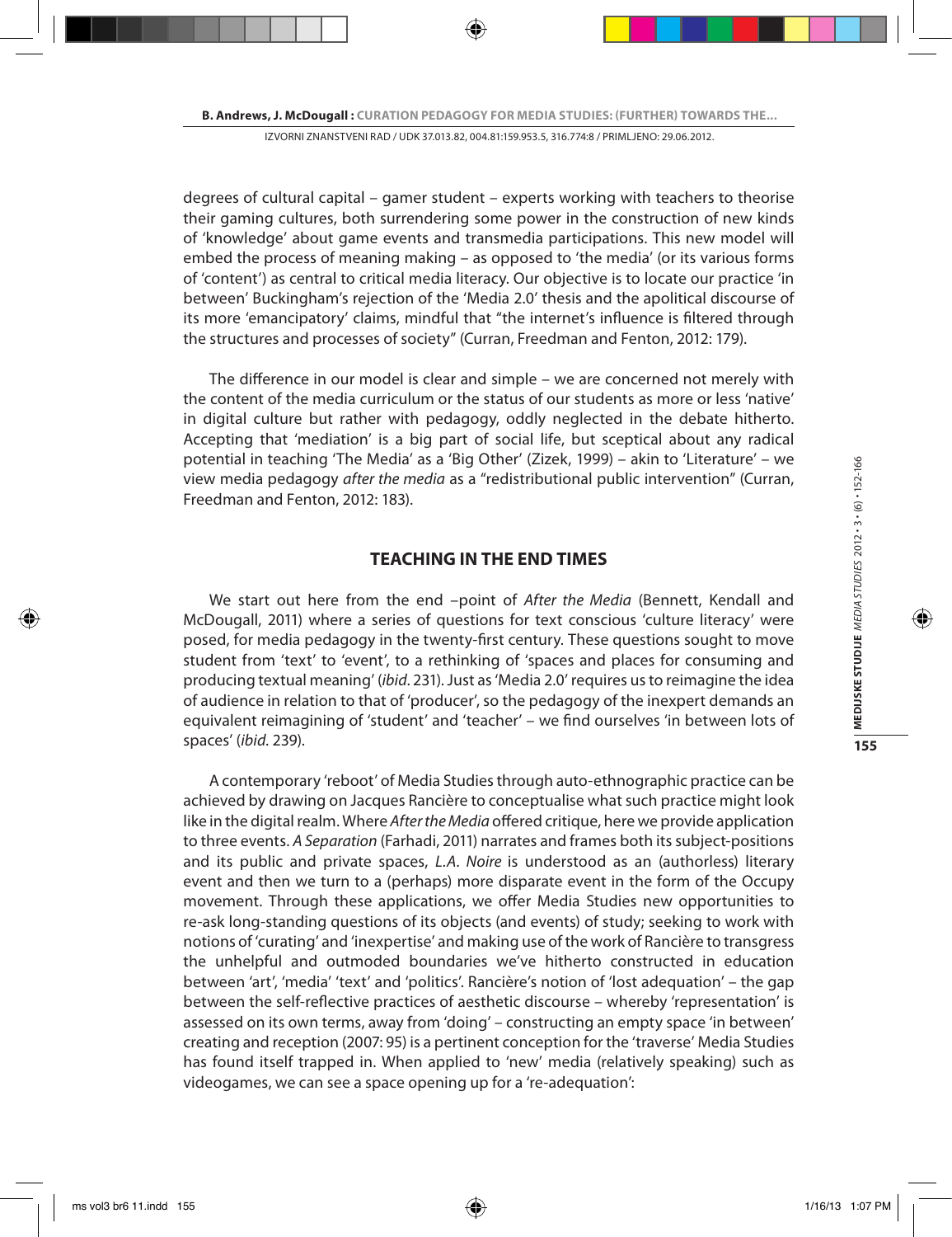*The inner logic of the form is such that it invites people to play and in so doing opens up a form of experience that is resistant to, but not oppositional, in relation to the dominant societal logic ... in the way that they play with dissemblance and defy audience / player expectations, video games exceed mediatized entertainment in the direction of form.* (Kirkpatrick, 2011: 44, 93)

Our argument is not that videogames are somehow 'different' in this way. Rather, we see this 'readequation' towards analysis of meaning making as helpful for the study of all mediated experience. New digital media forms do not disrupt this paradox any more than web 2.0 'ends' the media. Rather, 'Media 2.0' enables such a 'readequation' of the alwaysalready embodied meaning making, obscured by both aesthetic discourse and 'the media'.

## **CURATION (1)**

Rancière's eponymous essay in the collection *The Emancipated Spectator* (2011) raises useful insights into both questions of pedagogy, referring as he does to his earlier work *The Ignorant Schoolmaster* (1991) and into notions of the relation between particular cultural products, however expanded or 'after' that might be, and its audience. *After the Media* described the 'classic' Media Studies categories as, following Jacques Derrida (1967), *under erasure*, in that they are unstable but still held to be useful established discourses. Going further, we now raise the question of what an expanded 'post-critique' would look like do auto-ethnographic artefacts exemplify and foster adequate engagement and critical media literacy? Should we foster pedagogy and assessment that allow for students to be aware of codes of signification and how they work but then play with or deconstruct those very codes by inscribing themselves into the assessment? How might students' autoethnographic artefacts play with or scramble 'regimes of representation'?

'After the Media' was a deliberate attempt to "foreground... the social practice aspects of reading", (Bennett, Kendall and McDougall, 2011: 225) rather than fetishizing 'the text' and to draw on "contingent playfulness that characterises the life-world experiences of young people' in which 'the text is deeply embedded in the practices of social and cultural life" (*ibid*. 226), proposing a pedagogy that can "invert...the dynamics of traditional investigative endeavour of text-conscious subjects from a concentration on text to a focus on audience" (*ibid*. 232). Any assessment forthcoming from this proposed pedagogy would be different from either textual analysis or mere 'production', concerned rather with being "process rather than content oriented" (*ibid*. 232).

So we are concerned here with capturing such a process. Kristin Ross (2007) discusses the status of an artwork in a commodity market rather than a unique crafted artefact in an educational setting:

*In the art world especially, a prevalent post-Situationist context has led to a form of morose but pleasurable political resignation in the face of the all-consuming nature of the commodity and the market, a market that saturates, conditions, and determines the production and reception of artworks. In a related*  development, the tenacious remnants of Baudrillard's thinking can be found lurking throughout the *discourse of art criticism, proclaiming the bankruptcy of art in a world where everything has devolved into image.* (Ross, 2007: 2)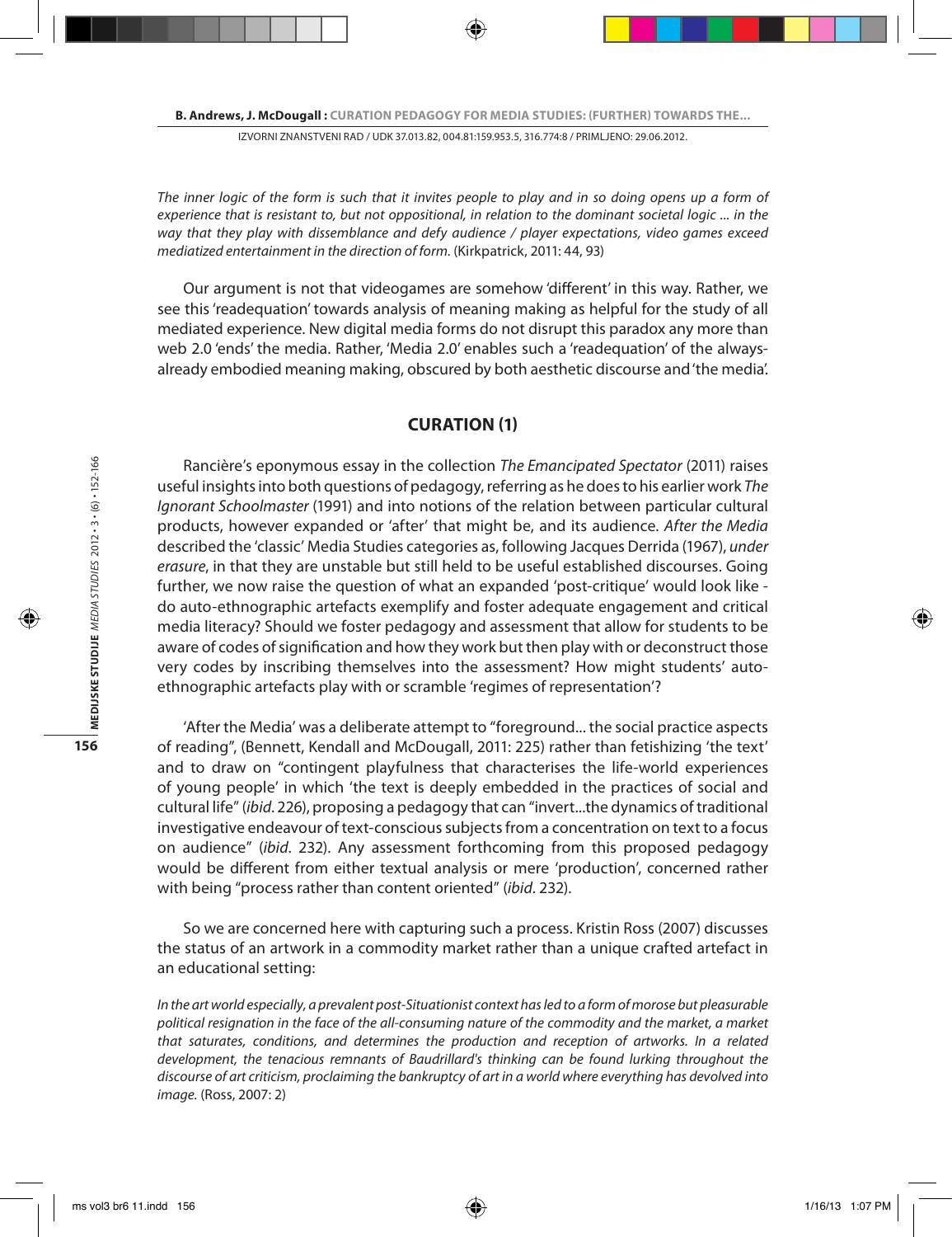Ross's insights are two-fold, circumscribing a familiar stalemate or dead-end of both cultural production and cultural theory. From one corner, a familiar plight of 'Oh, no, everything I do is appropriated', of the market absorbing opposition into style for its own hegemonic ends; from the other, the harassing voice of theory confirming the futility of cultural production because of a march of the spectacle striding over any meaning. It is this attempted avoidance of self-referential *mise en abyme* that auto-ethnographic artefacts address, inscribing the reception and reinterpretation of cultural exchange – mediation – on the everyday and the personal. Students' media work will not present *critique* of 'the media' but semi-autonomous re-inscriptions, aspects of their production and existence. At the same time, they locate (or reframe) media 'in context' – their 'conditions of possibility' (Foucault, 1972: 46).

If we are to see the production of artefacts without the event of their presentation, the dialogues, and without the personal stories, as offering a traditional *critique* of media, the objects are in danger of duplicating their seductive power. Given this, their essential 'amateurness' or 'inexpertise' may then in fact be their strength, remaining unduplicatable by what they are critiquing – showing a 'knowing' meta-awareness of representation without claiming to do so from outside the process.

If the inexpert status of auto-ethnographic artefacts as alternative forms of assessment is their strength rather than their offering a rational negation that can be exposed to co-option by media representation, then, in play with genre or conventions of representation, such 'curiosities' add an element of 'uncanny' into anything that looks more 'commodified'.

Media learning is here constructed in (dialogic) events – conversations around assemblages – a process that is able to talk us, teachers and students, out of the two corners Ross outlines above, the flattening into image and the political resignation in the face of the market. These, 'assemblage-events' offer the opportunity to present textualised lives, embracing disorientation and loss of mastery towards a 'frivolity' that "undoes and is undone" (MacLure, 2006: 6).

## **Pleaching**

Now, turning to Rancière's notion of the "emancipated spectator" (2011) we will explore the possibility that the assemblage event in digital form might explore and represent how media, in their expanded state, 'work' and how a student might 'curate' their response to texts. Assemblage-events, as we have called them, are processes. Our notion of the assemblage event, drawing on conceptions of dialogues around auto-ethnographic artefacts that employ metaphor and analogy, is best described as 'pleaching'. To pleach is to interweave, making or renewing (such as a hedge, or arbor) in so doing. Rancière describes how in the modernist theatre, both staging and performance "intend to teach their spectators ways of ceasing to be spectators and becoming agents of collective practice" (2011: 7-8) that offer insights into how we might theorise a pedagogy in which students can 'curate' their textualised lives: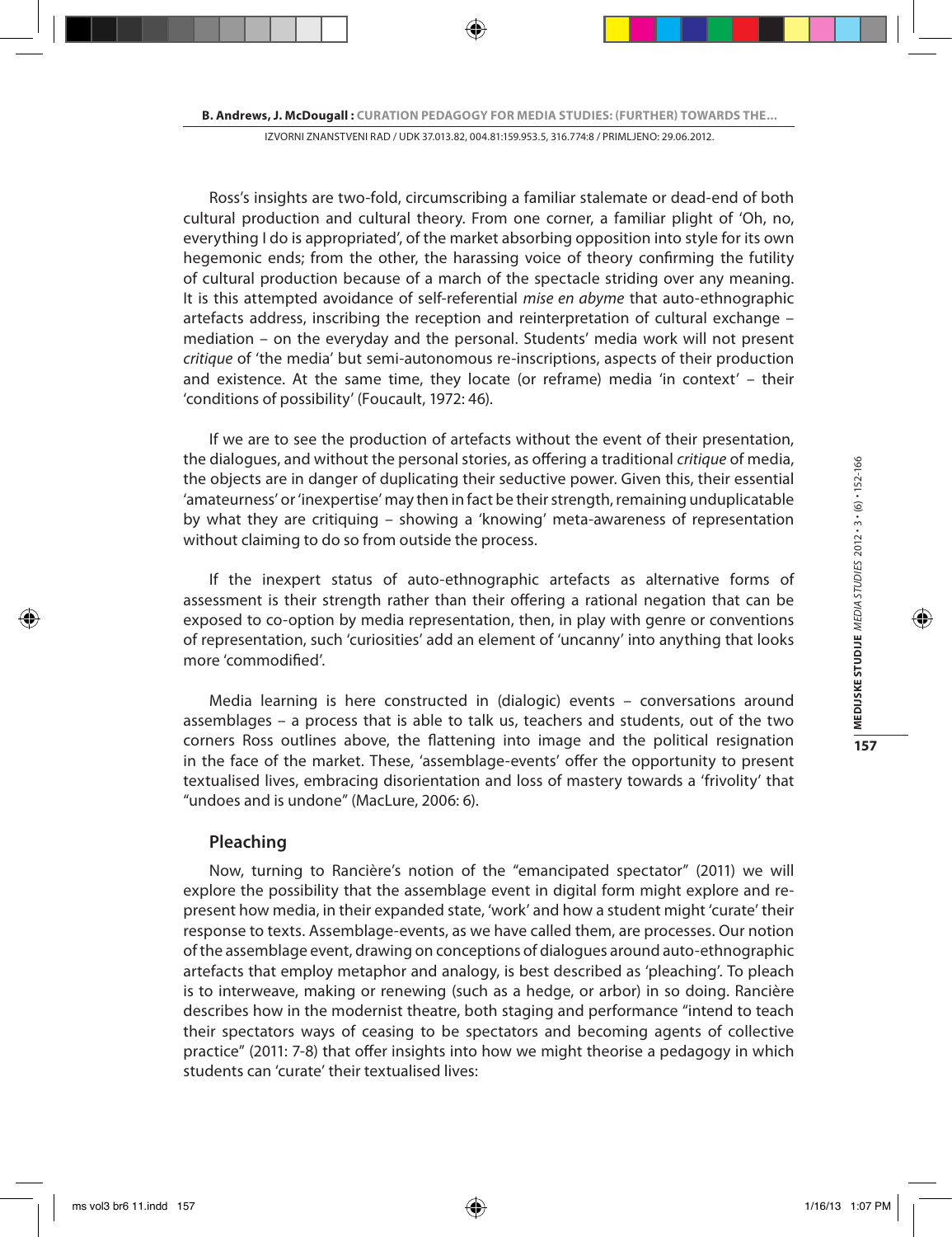*Theatre is presented as a medium striving for its own abolition ... this self-vanishing mediation is not something unknown to us. It is the very logic of the pedagogical relationship: the role assigned to the schoolmaster in that relationship is to abolish the distance ... to replace ignorance by knowledge.*  (Rancière, 2011: 8)

The facilitation of students to emancipation, following Rancière's argument, requires that the teacher "must always be one step ahead" (*ibid*.), in other words re-distancing knowledge because the student:

*...is the one who does not know what she does not know or how to know it ... he is the one who knows how to make it an object of knowledge at what point ... knowledge that cannot simply be ordered in accordance with the ascent from the simplest to the most complex* (*ibid*. 8-9).

Radical media pedagogy, the 'adequate model' required for this journal, cannot maintain 'stupefying distance' that can 'only be bridged by an expert' (*ibid*. 10) "the ignorant schoolmaster is named thus ... because he has uncoupled his mastery from his knowledge ... he does not teach his knowledge, but orders them to venture into the forest of things and signs" (*ibid*. 11, emphasis in the original). Following this, our notion of a 'curatorial' understanding helps us move towards an understanding of how self-crafting or curating an event from student's textualised lives will be a conscious act of 'indiscipline' – a 'not-knowing' or opening interpretation to an ellipses or that which it might not be yet. Less interpreting a text with theory, or presenting work for 'validation' than thinking the object itself as a method or as a theory. We do Media Studies, then, by wilfully ignoring the rules and discourses of Media Studies, itself the problem, to disrupt the logic of the 'stultifying pedagogue' who is insisting we speak a common (active) language about (contained and 'knowable') texts.

## **CURATION (2)**

In order to exemplify our pedagogy of curation, we offer three 'exhibits' to model our new modes of practice in different contexts – a more 'traditional' Media Studies example (a film), an emerging but still neglected field (game studies) and a less obviously 'textual' event in the form of a 'movement'. In each case, we provide a strategy for facilitating 'curatorial self-presentation' – towards a more embodied media literacy. For each example, we firstly apply the 'end-point' questions from *After the Media* to the event in question, secondly present the teaching of such curation as the work of the 'ignorant schoolmaster' – to extend our strategy for inexpert pedagogy – and thirdly describe the implications for students' work – understood now as 'assemblage events' in relation to the constraints of contemporary 'Subject Media' – the institutionalised form of Media Studies.

#### **Exhibit A:** *A separation*

*He doesn't even know you are his son But I know he's my father*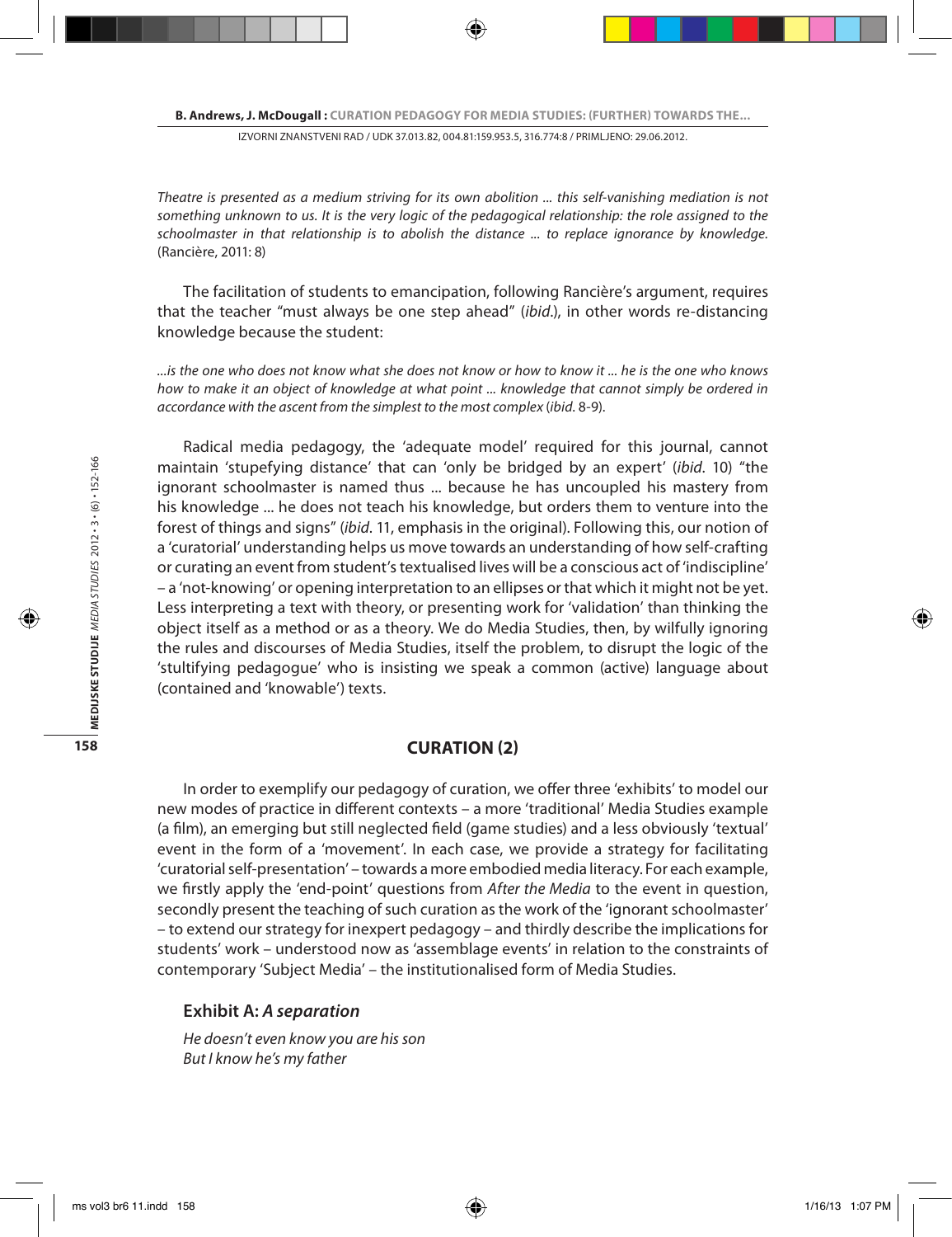*A Separation* is a film of many 'not-knowings'. Phillip Kemp notes that the film "pays us the compliment of letting us make up our own minds" (2011: 77). In that sense, apart from the opening scene shot from the point of view of the divorce judge, the handheld camera "roams about freely, framing and reframing tight groupings of people in confined spaces, shifting perspectives just as the balance of argument shifts between them. No one viewpoint is privileged" (*ibid*.). In other words, both the camera work and the narrative 'builds in' and thus curates ellipses. If this film was to be 'explained' by recourse to 'narrative conventions' it would share similarities with Film-Noir's conventions, the audience must be open to 'not-knowing' for most of the film, just as it shares with the cinematographic conventions of noir camera shots; actors are filmed though doors, window frames, blinds, courtrooms; and even an immediate quasi-documentary style.

Yet the film is doubly indisciplined, especially in its politics. It does not play with genre by referencing convention as postmodern cinema might nor is it overtly 'political' in the sense that a modernist film might be. The film's only overtly political moment is when Simin is asked why she does not want raise her daughter in Iran, she relies 'Because of the conditions.' The judge then replies, 'What conditions?' To which she does not reply, leaving another impasse of not-knowing. Godfrey Cheshire (2012) accounts for the film's opened inexpert politics when he describes this scene:

*If Farhadi were to skewer Iranian officialdom, he might have started here. However, his intent, it seems clear from the context, is neither to make nor avoid a political statement, but rather to show how such situations play out in Iran.* Dissent (Cheshire, 2012: 78)

The phrase 'play out' seems a perfect description of the film's indiscipline, its politics expanded beyond conventional notions of political cinema, just as 'neither to make nor avoid' seems another useful way of describing how the film might be thought of opening out boundaries or curating possible interpretations.

Its status as a film in national and international cinemas is further indisciplined, we, again, do not know if its commercial and critical success emerges from the conditions of possibility validated by both 'stultifying logic' of the schoolmaster, by Western arthouse schedulers and by Iran's authoritarian regime. To paraphrase Rancière, how does a film come to be considered philosophical or political? This not-knowing opens the film's status and more importantly, its interpretation out to something that might help us move from seeing the film as text waiting for an explanation, to exploring a much more active notion of openness in the way it organises its own spaces, in the way characters open and connect to each other, in the way the text and characters might 'curate'. This could then offer insights into newer more emancipated pedagogic literacies. Posing the critical questions from *After the Media*, we emancipate or open the discussion from how audiences might experience the text away from expert discourses that discuss narrative conventions, camera work, its genre, its status in international symbolic, cultural and commodity exchange – the traditional concerns of 'Subject Media' (McDougall, 2004) – towards a curation of how *A Separation* – in our textualised lives – can tell the different stories of an event (arising from Nader's father's Alzheimer's), around competing versions of 'the truth'.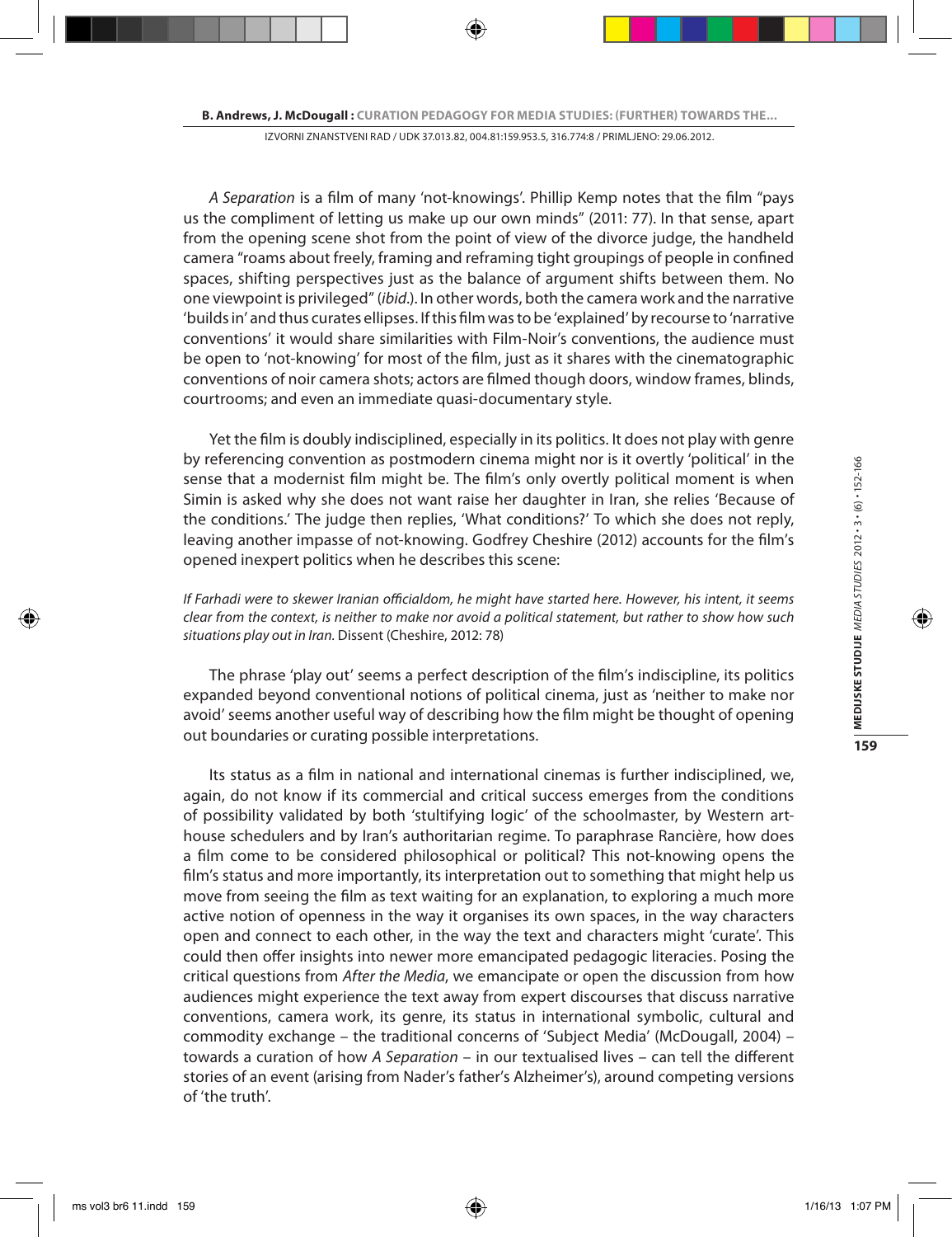If we can and should only be inexpertly open to the 'not-knowing', then what better tentative image than that of Simin's headscarf: worn in doors even in female company yet within the representational regime of cinema, of Iranian cinema under an authoritarian regime, so presumably not taken off. As Western spectators, we cannot know.

So although an activity following from students viewing *A Separation* might be more difficult to 'curate' due to its status as more traditional exhibit, we propose asking students to script or film a series of 'outtakes'. Fictional and de-centred scenes students envisage were discarded from the film act as pleaches that re-inscribe the text with their responses to it, as if opening or emancipating the film to making further meaning(s) that other audiences and themselves might make. The pleached film then becomes presented as part of an auto-ethnographic assemblage, like a digital version of a 'Cabinet of Curiosities'. Students are not required to 'explain' the new film but instead present the 'outtakes' as accounting for the event for their peers. Less *A Separation Redux,* more the event opened and emancipated.

## **Exhibit B:** *L.A. Noire*

Videogame play is, above all, an act of performance and as such has always been an awkward exclusive category for the conceptual 'vertical discourse' (Bernstein, 1996) of Media Studies and, in particular, 'audience'. Gamers, in our previous research (Kendall and McDougall, 2009) have demonstrated an explicit and 'knowing' meta-awareness of how to play against, with or despite game narrative, a playful, enacted and emobodied criticality that resonates with the (postmodern) 'pick and mix' reader of texts – dialogic reading practices that offer possibilities for 'being' that are difficult to pin down as 'reception'. Such 'parology' (Lyotard and Thebaud, 1985) – new moves in the game that disrupt orthodox analyses of 'effects' and of reading itself – provide compelling evidence that there is no singular 'way of being' in a game event. This has obvious implications for the 'key concept' of audience in media education.

In taking *L.A. Noire* as our second exhibit we are forced to confront it's dissemination as an event which strives to be a text – in other words, here is a game designed and marketed as 'literary'. Understood in this way, we might view this game as being the 'easiest' to study within the frames of reference of conventional Media Studies – the game has a clear set of genre conventions, intertextuality is thickly layered, there is discernible 'representation' of gender, place, time. We might credibly think of *L.A. Noire* as (authorless) literature (Berger and McDougall, 2012). And yet, in the act of playing, the 'audience' must always-already disrupt any such arrangements.

A reading of this event derived from literary / filmic analysis will recognise *L A Noire's* appropriation of conventions from American film noir texts of the 1940s and 1950s, as well as later texts such as *Alphaville* (Godard, 1965) and *L.A. Confidential* (Hanson, 1997). The novels of Elmore Leonard and James Ellroy also contribute to this 'sphere' of influence. Unlike these novels and films, of course, *L.A. Noire* is an author / auteur-less digital event which is pre-designed but 'written', in narrative terms, only when read (played). The intention to 'digitally transform' the 'hard-boiled detective novel' might call us to further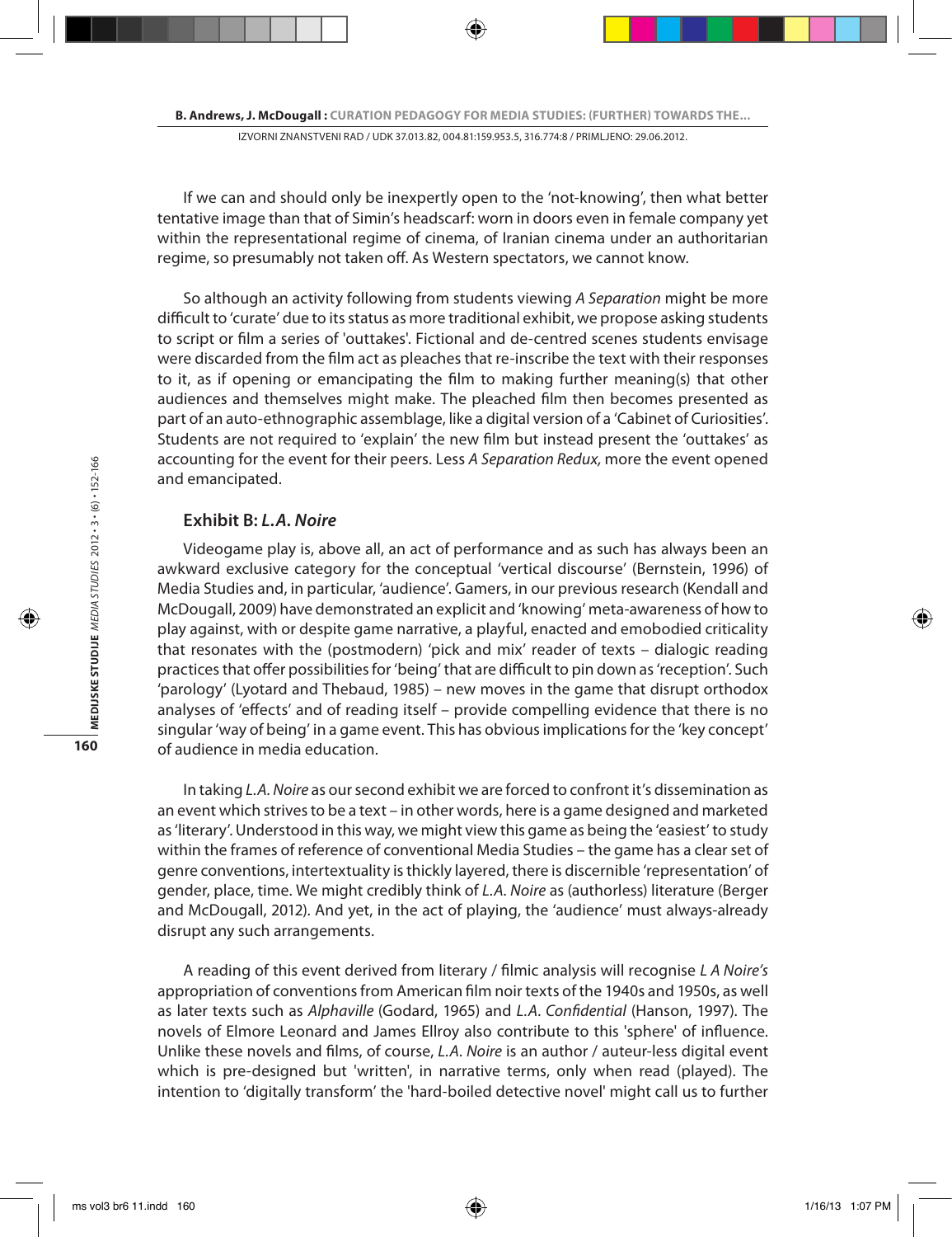examine the relationship of exchange that exists between linear and digital texts – another 'in between', another trace of 'Media 1.5'. But more interesting, for our project, is an exploration of how gamer-students and Media teachers might work with *L.A. Noire* to reconfigure dynamics of expertise, begin a remediation of the curriculum and respond to the digital transformation of what we think it means to 'read' in order to think differently about the function of texts and the nature of textual 'authority' in the digital age. Put simply, surely there is no better contemporary example of the 'ignorant schoolmaster' than the teacher working with the gamer-student on an academic deconstruction of a (digitally transformed) 'book' they are unlikely to read (or even be able to). Only be conceiving of the game experience as event, we argue, can we be free of such constricting discourses of expertise. In Slavoj Zizek's words (to which we'll turn), the dispersed event gives us the 'red ink'.

The player / reader embodies Cole Phelps, performing as a detective, investigating and making judgments about corruption. As we can discern from this student / gamer / blogger, the status of the 'audience' for this event is complex:

*Sticking to the standard that is set by a game which carries film noir characteristics, the main protagonist is a flawed justice-seeking detective. The interesting twist however is that we, the players, watch his rise,*  fall and eventual redemption. We see him love and we see this reciprocated, but equally we see him *despised, as his 'bad behaviour' is uncovered. Phelps is an interesting character to play, especially as through the facial mapping technology we play as a digitised actor rather than an avatar.* (Dunning, 'Digital Transformations' blog post: Berger and McDougall, 2012)

Curating, the emphasis is on resisting any notion that *L.A. Noire* is an unusual event, with identified (and exceptional) 'twists' in its generic and formal properties – (authorless) literature, a 'novel' which is read through gameplay, but rather to understand it as revealing various 'in between' states that have always-already existed in media reception and exchange but have been obscured by analysis of apparently 'contained' texts.

*I* suppose in terms of looking at it as a text or otherwise looking at it as what you might call different types *of text reader relations and I compare that to say 'a book' and does the author control the meaning of the book, audience reaction and it's not too dissimilar in terms of interrogating who controls the game and arguably on the surface at least it's the gamer that controls the game but then you're in a fictional world of which are set by somebody else so I don't know if it's that dissimilar to looking at any other texts.* (Teacher, Digital Transformations interview: Berger and McDougall, 2012)

*Well it's a little bit different with games in the sense that in one sense I was trying to rush through and get the story and find out the story so I didn't do any of the side visions as I was trying to get through the story but to cover everything and find all the un-lockable stuff you could be spending hours and hours on it so it is different in that sense because I know that you can read into a novel and if you read it front to back you can teach about it but with the game you can play it but to unlock everything to think you're going to be teaching about it I think that would take a lot longer.* (Student, Digital Transformations interview: Berger and McDougall, 2012)

Researching the potential for *L.A. Noire* to be 'taught' as an authorless novel, interview data yielded from participating students and teachers offered differing views on the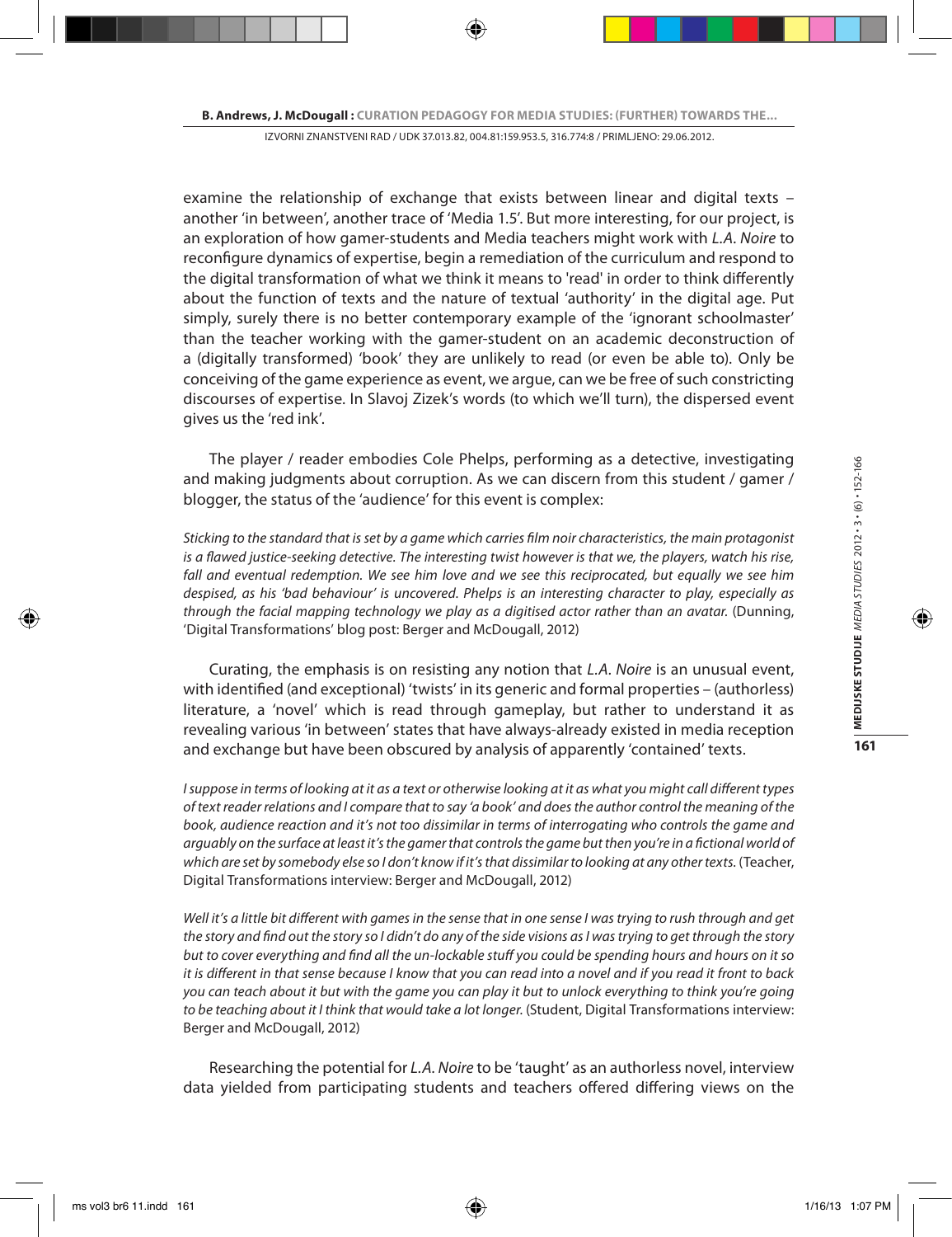question of the 'inexpert' – whether the teacher must acquire 'mastery' of the game. However, responses to questions about the 'status' of *L.A. Noire* as a novel were more consensual – moving away from the simple affirmative to a shared dismantling of the premise of the question – a shared understanding of 'indiscipline', we might suggest. Media students curating this event would, then, find parodic meaning-making in the act of returning the complex event, despite itself, to the status of a straightforward hardboiled novel, responding to Rockstar Games act of textual recoding – the '*Collected Stories'* (Rockstar, 2011) by producing an intertextual range of artefacts that, in each case, undermine the complexity of inter-event signification. A short 'Noir' story based on the game, a 'cheat's guide' or walkthrough for reading / watching *Double Indemnity*, and then a machinima film derived from a 'non-narrative' or 'ludic' game which transposes the gameplay into it's other – a genre vignette out of *Mario*. Such a 'redistributional public intervention' *does* critical media literacy – turning the language games of media in on themselves, but from within their modes of representation, reproducing – through curation - the always-already excessive nature of transmediation. In simpler terms, parody becomes the 'order of things' – every act of curation is an exhibition of the conflict between form, aesthetics and analysis – the self-regarding language game of 'critique' is made dynamic by this deliberate inversion of category – novel, film game, genre. By undermining – through parodic amplification – the notion that it matters whether a game is 'like a novel', deconstruction becomes an energy – a 'cheat's guide' for *Double Indemnity* is more than mere provocation – the critical questions asked by *After the Media* are laid bare – what is reading, what is play, what is it to 'cheat', might reading 'Literature' be a game with rules? Is York Notes a walk-through?

### **Exhibit C: Occupy**

Occupy is certainly a (dispersed) event and as such, a greater departure from orthodox ways of seeing 'text' than our other exhibits. However, the 'turn' we offer – from analysis and / or practice to 'curation' is arguably best made by situating such a 'movement' as a template for making sense of the concept hitherto known as 'reception'. Zizek, addressing the occupiers in Zuccotti Park (Blumenkrantz et al., 2011) spoke of the lack of a discourse through which to exercise freedom:

*We have all the freedoms we want. But what we are missing is red ink: the language to articulate our nonfreedom. The way we are taught to speak about freedom – war on terror and so on – falsifies freedom. And this is what you are doing here. You are giving us all red ink.* (Zizek, in Blumenkranz et al., 2011: 68)

How, then, can media students doing work with Occupy be part of this project to create red ink? The connection is this – for Occupy to galvanise, the event mobilised a new way of thinking about space – *Occupy Everything*. Curation pedagogy is in keeping. Textual dispersion – in the form of event assemblage, *physically* and spatially textual – is political. Joining the Occupy Research Collective (http://occupyresearchcollective. wordpress.com/) and contributing – through the dissemination of 'live' transmedia work – enables students to read / research the event from the inside of participation, again to 'curate', rather than to 'know'. Of course, we are working here in the realm of the ideal – the reimagining of pedagogic space. This is not possible to articulate in the idioms of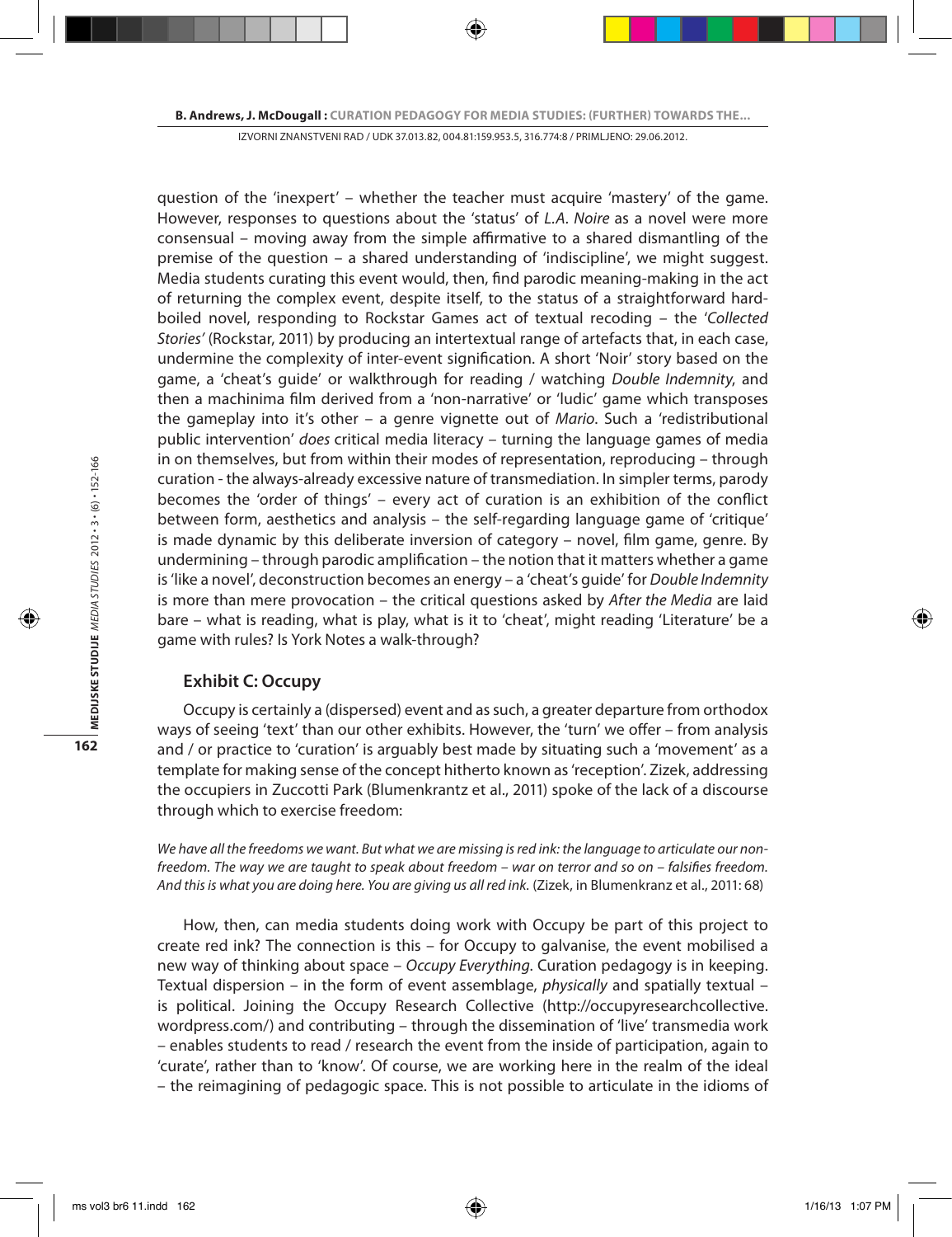the language games of benchmark statements, quality assurance and the unit-measure discourse of accreditation – where a quantitative value or equivalence is attached to media work – the number of webpages that equate to an essay of particular volume, the accountability of and for an individual contribution to group production. Instead, we are working with what John Baldacchino (2012) calls 'exit pedagogy'. This 'third way' conception resonates with our sense of being in between media and audience, teacher and student – a rich open space for new practices. Neither 'vocational' nor 'academic' neither obsessed with 'critique' or technological determinist notions of a paradigm shift, neither a return to the power of 'the media' or a claim that the media have ceased to be – instead a deliberate ignorance of the idea that there can be a knowable media outside of us. For Baldacchino, 'exit pedagogy':

*... does not affirm a symmetrical dualism between conservative and progressive liberal and critical pedagogy. An exit pedagogy moves by ways of slippage that seek the continuous referral of such symmetries by simply setting them aside. Its forms of reason are satire and comedy.* (Baldacchino, 2012: 192)

Operating within the Occupy research collective – at once inside (activist) and outside (student, critic), the boundaries between these modes – and between subject / object, doing and reading, being and 'knowing', media, text, event, student, teacher – all cease to matter as we look awry. The curation of an assemblage – always-already temporary and artificial – of the moving Occupy event, through direct participation *in* it and simultaneous mediation *of* it – is thus an act of (frivolous) multiplicity.

## **CONCLUSIONS: EMBODIED, ENGAGED, CRITICAL**

How, then, does our model of curation develop 'inexpert' pedagogy for Media Studies and provide an 'adequate model' for media literacy education in 2012 (a stated theme for this journal)? Curating the mediation of everyday life in the form of assemblage-events does not posit a temporal shift, claiming that 'the media' has ceased to be. Rather, this strategy is akin to the postmodern – a way of thinking (and teaching) that resists recourse to the idea of 'the media' as external to mediated/ing agents in social practice. As our students are such agents, this will have profound implications for our educational work with them and hence for a model for media literacy.

The preservation of an unhelpful set of precepts for media education has, we have observed, hindered and obstructed critical media learning in the same way as the idea of 'literature' has imposed alienating reading practices in schools (Kendall and McDougall, 2011). Despite ourselves, media educators have undermined the legitimation of studying popular culture by starting out from the wrong place and clinging to our 'Big Other' in the form of 'the media' – the object for our 'critical' gaze. The technological developments of the first part of this century are merely a catalyst for us seeing more clearly the problematic 'fault lines' between media / audience, student / teacher, expert / apprentice. A departure from the colonising effects of English education and aspects of the Social Sciences and a strategic engagement with elements of art pedagogy that create spaces for 'indiscipline'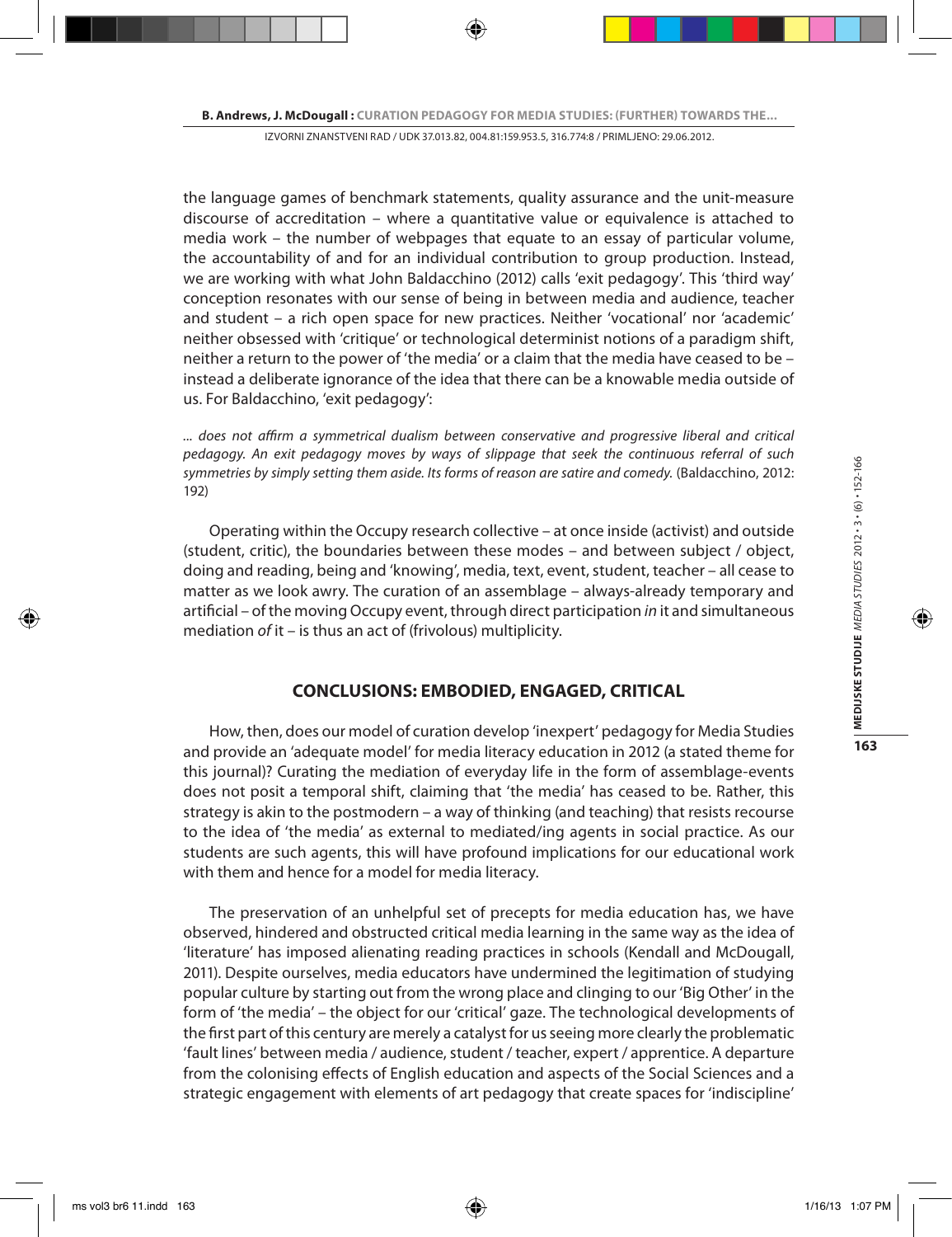and emancipation. Such a move allows the deliberate further erosion of boundaries between categories – media and us, media and life, media and art, form and concept, text and event. Understood in this way, media education is renewed as an incomplete project, requiring (urgently) the removal of 'the media' from its field of reference in order for antidote in the form of a more politicised pedagogy from which students can better come to be reflexively media literate with and in their textual lives.

To conclude, we offer three strategic priorities for our community of practice. Firstly, we must turn our gaze from both the 'objects' of study and 'tools' that shape our discipline and look instead at the social practice of media learning as the design process – the 'work'. Second, we must see the paradox in dismantling the concepts formally known as 'the media' and 'the audience' whilst leaving the categories of 'teacher' and 'student' intact and it is for this reason that we turn to Rancière's 'ignorant schoolmaster' to expand and refine our 'inexpert' pedagogy. Thirdly, we must bear witness to contemporary textuality as primarily a mode of curation and attend to this in our work. In this article we have exhibited this approach by suggesting how students might engage with assemblageevents rather than texts, textuality rather than 'production' and participation rather than critique, interventions towards a more situated and embodied 'model' for media literacy.

#### **References**

>Baldacchino, John (2012) *Art's Way Out: Exit Pedagogy and the Cultural Condition*. Rotterdam: Sense. >Bennett, Pete, Kendall, Alex and McDougall, Julian (2011) *After the Media: Culture and Identity in the 21st Century*. London: Routledge.

>Berger, Richard and McDougall, Julian (2012) *Digital Transformations; Reading Games as (authorless) Literature.* AHRC funded research project, http://cedare-reports.co.uk/digitaltransformations/ (28.06.2012).

>Berger, Richard and McDougall, Julian (2011) Apologies for Cross-Posting: A Keynote Exchange, *The Media Education Research Journal* 2 (1): 5-10.

>Bernstein, Basil (1996) *Pedagogy, Symbolic Control and Identity: Theory, Research, Critique*. London: Taylor and Francis.

>Blumenkranz, Carla, Gessen, Keith, Greif, Mark, Leonard, Sarah, Resnick, Sarah, Saval, Nikal, Schmitt, Eli and Taylor, Astra (eds) (2011) *Occupy: Scenes from Occupied America*. London: Verso. >Buckingham, David (2010) The Future of Media Literacy in the Digital Age: Same Challenges for Policy and Practice, *Media Education Journal* (47): 3-10.

>Cheshire, Godfrey (2012) Iran's Cinematic Spring, *Dissent* 59 (2): 76-80.

>Curran, James, Freedman, Des and Fenton, Natalie (2012) *Misunderstanding the Internet*. London: Routledge.

>Derrida, Jacques (1967) *Of Grammatology*. New York: John Hopkins.

>Foucault, Michel (1972) *The Archaeology of Knowledge*. London: Routledge.

>Farhadi, Asghar (2011) *A Separation*. Iran: Sony.

>Fraser, Pete and Wardle, Jon (2011) A Manifesto for Media Education, http://www. manifestoformediaeducation.co.uk/ (28.06.2012).

>Gauntlett, David (2011) *Media Studies 2.0 and Other Battles Around the Future of Media Research*. Kindlebook.

>Godard, Jean-Luc (1965) *Alphaville*. Paris: Athos.

>Hanson, Curtis (1997) *L.A. Confidential*. Los Angeles: Warner Brothers.

>Instrell, Rick. (2011) Breaking Barriers: Multimodal and Media Literacy in the Curriculum for Excellence, *Media Education Journal* (49): 4-11.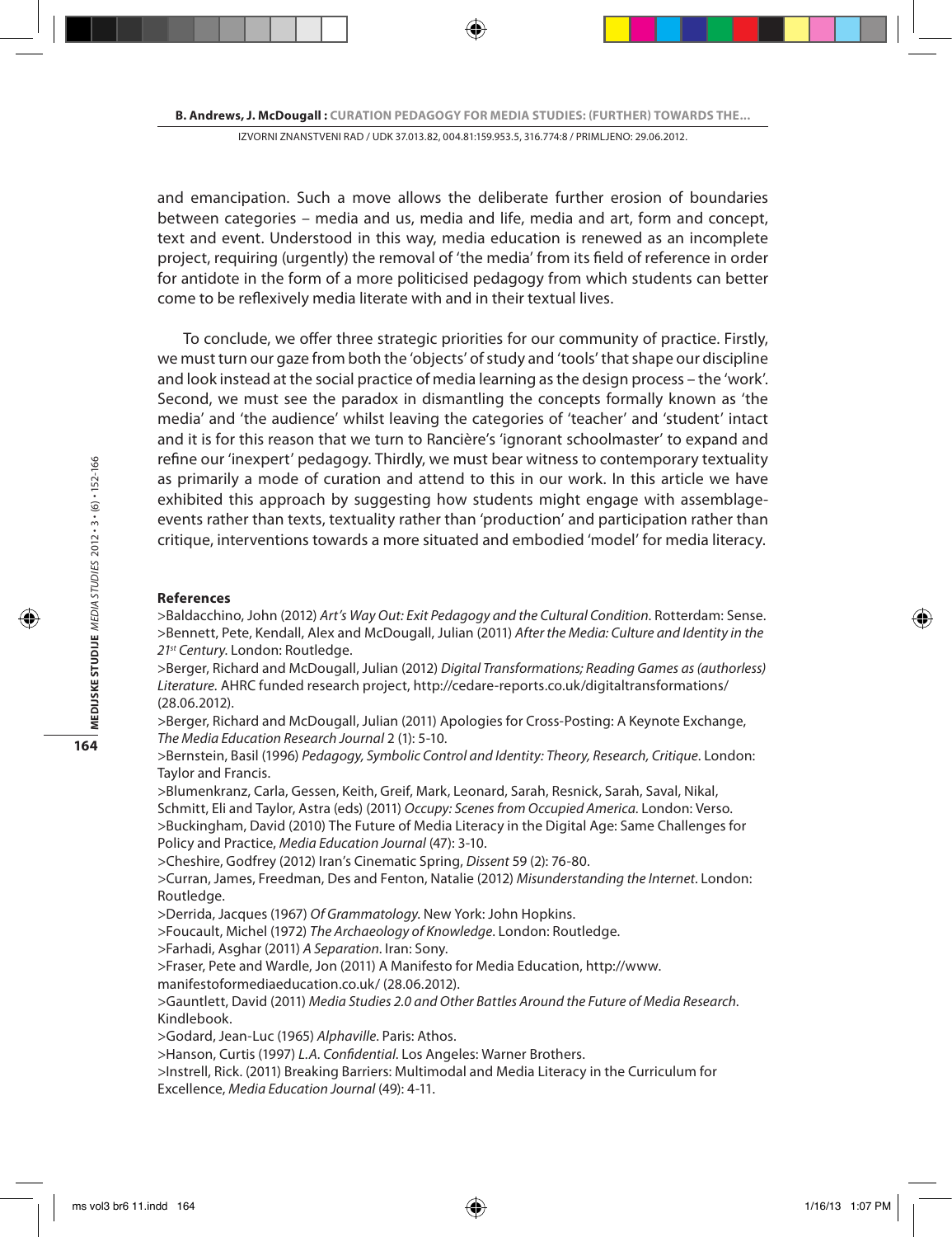>Jenkins, Henry (2010) *Transmedia Education: The 7 Principles Revisited*, http://henryjenkins.org (14.09.2012).

>Kemp, Phillip (2011) A Separation, *Sight & Sound,* July 2011:77.

>Kendall, Alex and McDougall, Julian (2009) Just Gaming: On Being Differently Literate, *Eludamos: Journal of Computer Game Culture* 3 (2): 245-260.

>Kendall, Alex and McDougall, Julian (2011) Different Spaces, Same Old Stories? On Being a Reader in the Richard and Judy Book Club, pp. 57-94 in Cousins, Helen and Ramone, Jenny. (eds) *The Richard and Judy Book Club Reader*. London (UK): Ashgate.

>Kendall, Alex and McDougall, Julian (2012) Critical Media Literacy After the Media: Can We See Clearly Now?, pp. 21-29 in Tyner, Katherine and Gutiérrez-Martin, Alfonso (eds) *Alfabetización mediática en contextos digitales múltiples, Revista Communicar, 38.* Andalucia: Grupo Communicar. >Kirkpatrick, Graeme (2011) Aesthetic Theory and the Video Game. Manchester: Manchester University Press.

>Laughey, Dan (2011) Media Studies 1.0: Back to Basics, *Media Education Research Journal* 2 (2): 57- 64.

>Lyotard, Jean-Francois and Thebaud, Jean-Loup (1995) *Just Gaming.* Minneapolis: University of Minnesota Press.

>MacLure, Maggie (2006) Entertaining Doubts: On Frivolity as Resistance, pp. 5-20 in Satterthwaite, Jerome, Martin, Wendy and Roberts, Lorna (eds) *Discourse, Resistance and Identity Formation*. London: Trentham.

>McDougall, Julian (2011) *Making is Connecting* (David Gauntlett): Extended Review and Interview, *Media Education Research Journal* 2 (1): 109-120.

>McDougall, Julian (2004) *Subject Media: A Study in the Sociocultural Framing of Discourse*. Ph.D Thesis: University of Birmingham, http://etheses.bham.ac.uk/556/ (28.06.2012).

>Merrin, Will (2008) Media studies 2.0, http://twopointzeroforum.blogspot.com/ (28.06.2012). >Potter, John (2012) *Digital Media and Learner Identity: The New Curatorship*. New York: Palgrave MacMillan.

>Press, Andrea and Williams, Bruce (2010) *The New Media Environment: An Introduction*. Oxford: Wiley-Blackwell.

>Rancière, Jacques (2007) *The Future of the Image*. London: Verso.

>Rancière, Jacques (2011) *The Emancipated Spectator*. London: Verso.

>Rockstar Games (2011) *L A Noire: The Collected Stories*. Glasgow: Rockstar.

>Ross, Kristin (2007) Kristin Ross on Jacques Rancière, *ArtForum* 45 (7), http://artforum.com/inprint/ id=12842 (04.06.2012).

>Zizek, Slavoj (1999) The Spectre of Ideology, pp. 53-86 in Wright, Elizabeth and Wright, Edmond (eds) *The Zizek Reader*. Oxford: Blackwell.